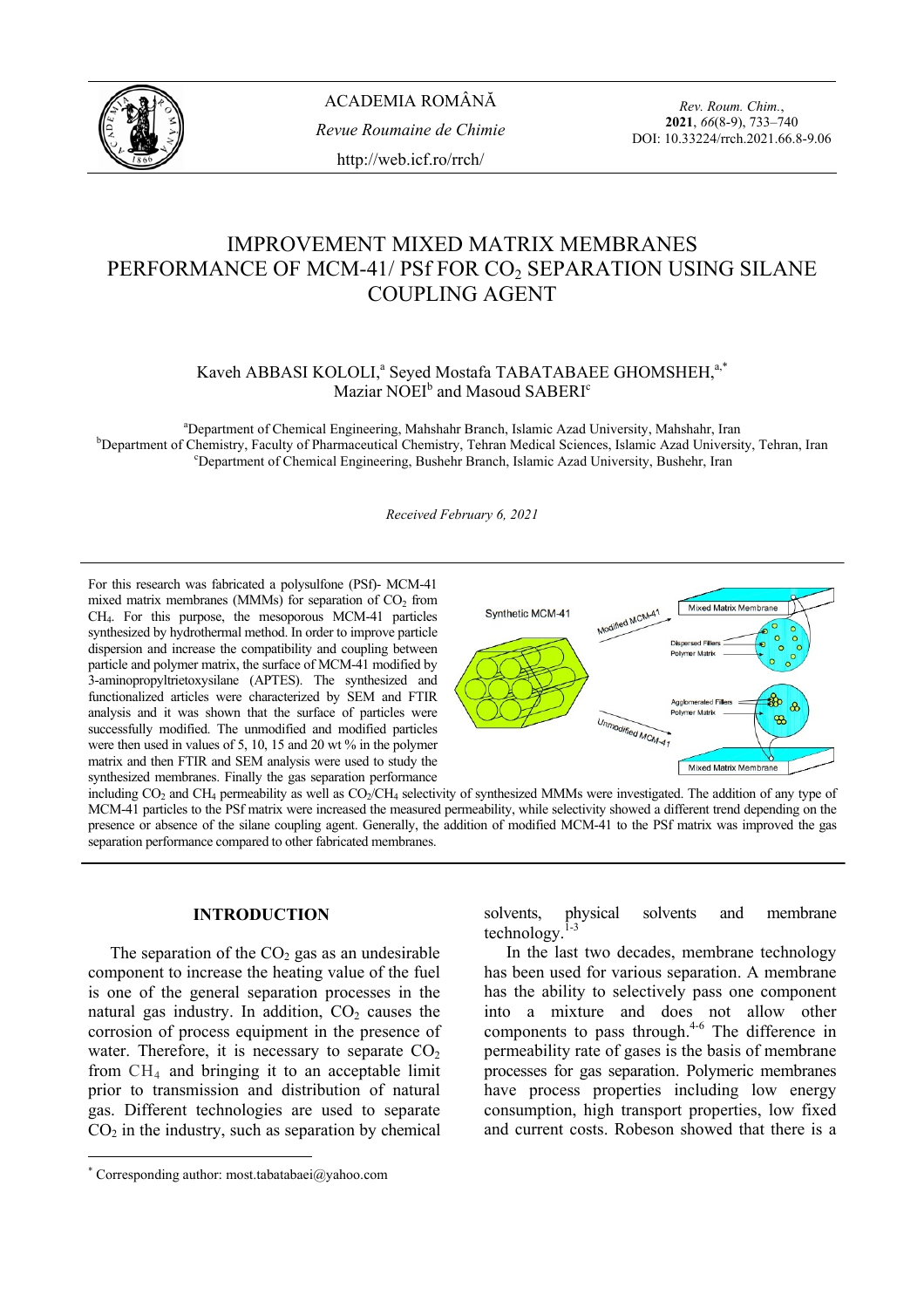reverse relation between permeability and selectivity of polymeric membranes. To overcome this challenge in the separation properties of neat polymeric membranes, the concept of MMMs was presented. In the MMMs, the special properties of the separation of minerals with mechanical properties and economical cost of polymeric materials have been mixed.<sup>7-12</sup> The minerals used in the synthesis of MMMs as filler have a unique structure in terms of chemical surface and high mechanical resistance and it is expected to increase the properties of polymer separation and mechanical and thermal resistance when added to the polymer matrix. The mesoporous MCM-41 particles has attracted much attention as a member of the M41S family (MCM-41, MCM-48 and MCM-50) due to the high surface area, regular porous structure, small pore diameter and scattering.<sup>13</sup> In addition, polymer chains can penetrate into the pores of different fillers and increase the adhesion between polymer and nanoparticles by blocking the partial pores.<sup>14</sup> Reid *et al.* were the first research group to study the MMM consisting of PSf and MCM-41 for gas separation, so that the mixture of MCM-41 with PSf increased permeability significantly while selectivity didn't change much.<sup>15,16</sup> Kim *et al.* increased the gas permeability of PSf by incorporation of MCM-48 nanoparticle, while selectivity of the membrane was not significantly altered.<sup>17,18</sup> Most of the MMMs show higher gas permeability as well as enhanced or identical selectivity in comparison with neat membranes. $19-23$ 

 Although it is expected that by adding nanoparticles to the polymer structure, the separation properties of gas in the MMM can be improved, but sometimes fabrication of MMMs can lead to non-ideal effects such as agglomeration of nanoparticles, formation of surface voids around the nanoparticles, blockage of the free space around the nanoparticles and the rigidity of the polymer layer around the nanoparticles. The agglomeration of nanoparticles and formation of surface voids around the nanoparticle in the MMM results in the formation of non-selective voids in the membrane which these non-selective voids are formed due to the weak compatibility between the polymer and the nanoparticles and they are challenged the gas separation performance. $24,25$ Tantekin-Ersolmaz *et al.* in their study reported that the MMM consists of glassy polymers and zeolites causes an increase in separation. however, the fabrication of MMMs using glassy polymers causes the formation of voids between the polymer and the zeolite, thus reducing the MMM performance in comparison with neat polymer.<sup>26</sup> It

is usually used to prevent agglomeration of nanoparticles and increase the adhesion of nanoparticles to polymer matrix their surface is modified. Nanoparticles surface modification both organic and inorganic materials in order to change their physical and chemical properties is done. The silane coupling agents are the most prominent class of organic compounds that can be used for modification.<sup>27,28</sup> The choice of type of silane coupling agent is based on the type and structure of the polymer network and the type of the existing interaction.29 The appropriate silane selection for the surface modification of the nanoparticles at the time of fabricating the membrane increases the adhesion between the silica surface and the polymer network.30 Organosilanes act as a bridge between the inorganic nanoparticles and the polymer network and significantly increase adhesion between them.<sup>31</sup> Shimizu *et al.* reported that the addition of functionalized mesoporous SBA-15 nanoparticles by aminosilane is effective on the selectivity of  $CO_2/CH_4$ .<sup>32</sup>

 The aim of this study was to fabricate neat PSf membrane and MMMs Containing PSf and modified and ummodified MCM-41 for separation of  $CO<sub>2</sub>$  from CH<sub>4</sub>. In this work, APTES silane coupling agent without solvent was used to modify the surface of MCM-41 (solvent free method). The MMMs were prepared by adding the MCM-41 at a specific weight percent to the polymer solutions for fabricate nanocomposite membranes containing 5, 10, 15 and 20 weight percent MCM-41. Modified and unmodified particles and fabricated membranes were characterized by different analysis. Finally, the performance of different membranes in the separation of  $CO<sub>2</sub>$  from  $CH<sub>4</sub>$ such as permeability and selectivity was evaluated.

## **EXPERIMENTAL**

#### **Material**

 Cetyltrimethylammonium bromide (CTAB), tetraethy-(TEOS), sodium hydroxide (NaOH), tetrahydrofuran (THF) and APTES were purchased from merck. Anhydrous toluene was purchased from Sigma Chemical Co., Iran. Moreover, polysulfone (Udel P-1700 grade), a glassy polymer with a glass transition temperature (Tg) of 185°C, was obtained from Amoco.

#### **Synthesis of MCM-41 particles**

 In this research, hydrothermal method was used to achieve the MCM-41 particles with uniform pore size distribution. In this method, an aqueous micellar solution containing 1 g of CTAB surfactant, 0.28 g of NaOH, and 480 mL of deionized water was prepared under stirring for 1 h. Then, 5 mL of TEOS, as a silica source, was slowly added to the solution at 80°C in an oil bath to form a white slurry solution. After 2 h stirring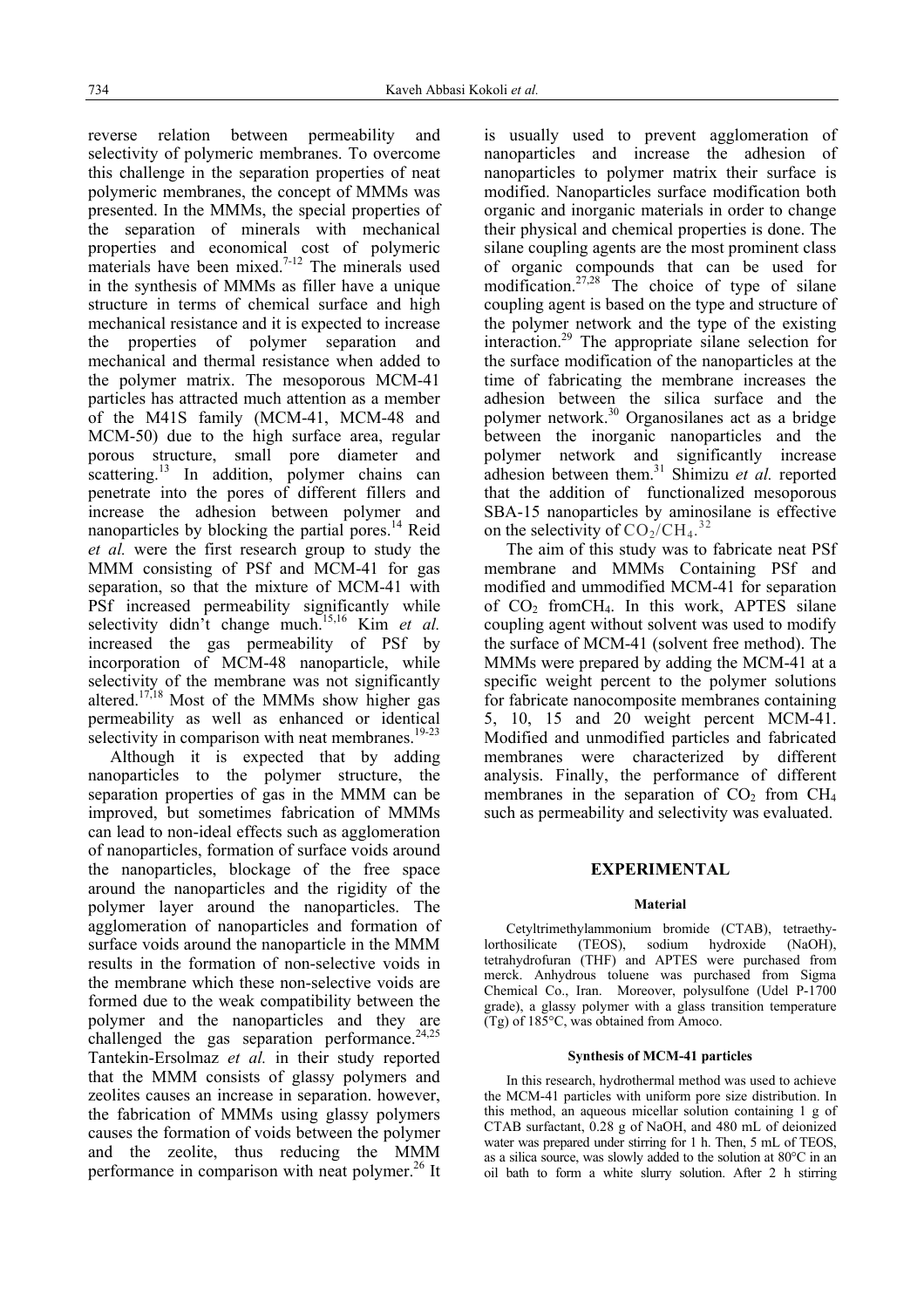(500 rpm), the slurry was transferred to a glass container and was left for 24 h to be completely transformed. The slurry was filtered using a ceramic filter and washed many times with deionized water until the filtrate became neutral. Then, the resulting precipitate was products was dried at ambient temperature. Finally, the obtained powder was calcined at 550°C in the air for 6 h to remove the surfactant.  $33,34$ 

#### **Modification of MCM- 41 particles without using solvent**

 The silane coupling agent acts as an interface between a mineral (MCM-41 particle) and an organic matter (PSf) as two different materials. In this method for surface modification of particles using silane, functional groups without using solvent in the particles are created. A mixture of 0.5 g synthesized MCM-41 and 10 ml APTES at 68°C was refluxed under stirring and nitrogen atmosphere for 48 h. After cooling, the mixture was filtered and washed with ethanol. Eventually the excess amine was removed by soxhlet-extraction using methylene chloride  $(CH_2Cl_2)$  for 10 h and the amine modified MCM-41 particles were dried for 6 h at room temperature under vacuum.

#### **Fabrication of membranes**

 All of the membranes were fabricated using the solution casting method. Before preparation of the membranes, PSf was degased at 80°C for 8 h under vacuum to remove absorbed moisture. For preparing the neat membrane with 10 wt % PSf, 0.5 g PSf was added to the proportional value of THF and the mixture was stirred for 4 h to produce a uniform solution. Then the solution was cast onto a glass plate and for solvent evaporation, it was placed at 40°C for 24 h. The remaining solvent in the prepared membrane was evaporated in a vacuum oven at 85°C for 4 h.

 For fabrication of the MMMs in the first step, due to the presence of different amount of particles in the polymer matrix (5, 10, 15 and 20 wt), the amount of each of modified and unmodified MCM-41 was dried in a vacuum oven. Then each of the fillers was added to 3 g of THF and the mixture was stirred for 10 h and to increase dispersion was sonicated for 20 minute. The process of stirring and sonicating were repeated twice. At the same time, a homogeneous solution containing PSf and THF was stirred in another container. Then 4-5 drops of this solution were added to the suspension and this suspension was stirred and sonicated for 20 minute again in order to cover the surface of the particles. After that, the remainder of the polymeric solution was added to the suspension and this suspension was stirred and sonicated to prevent formation of particle agglomerates. Then, the mixture was stirred for 4 h at room temperature and was sonicated for 10 minute to remove any gas bubbles before casting. Final casting on a glass plate is similar to that of neat PSf membrane.

 In this study, three groups of membranes, including neat PSf membrane, MMMs consisting of PSf and different weight percents (5, 10, 15, 20%) of unmodified and APTES-modified MCM-41 were prepared and are labelled a PSf, PSf-UMO-Mx and PSf-AP-Mx (x indicates the weight percentage of particles). A schematic of the different types of fabricated membranes is shown in Figure 1.

#### **Charactrization**

 Fourier transform infrared (FTIR) Spectroscopy was done by using THERMO AVATAR spectrometer in the range of  $400-4000$  cm<sup>-1</sup> to characterize the functional groups of the particles. The morphology of unmodified and modified MCM-41 particles and membranes was investigated using a MIRRA 3 TESCAN scanning electron microscope (SEM). Membranes were broken under liquid nitrogen and sputter coated with gold using Cressington HR208 (UK) high resolution sputter coater. X-ray diffraction (XRD) patterns were determined using X'Pert Pro, analytical X-ray diffractometer. The results were recorded using Cu K $\alpha$  radiation ( $\lambda = 1.54^{\circ}$ A) in the 2 $\theta$ range of 10-90° for neat membrane and MMMs.

#### **Gas permeation measurements**

 After fabrication of PSf membrane and MMMs, these membranes were tested for gas permeability to  $CH_4$  and  $CO_2$ gases with a purity of 99.99%, respectively. The fabricated membranes were tested in a pure gas system. The permeation measurements of  $CH_4$  and  $CO<sub>2</sub>$  were performed at pressure of 8 bar and room temperature for all membranes. In this study, constant pressure test device is used to study gas permeability into the membrane and recording the flow rate of gas. The permeability test apparatus consists of a gas permeability cell that the membrane is located into and one side of it is exposed to gas feed. The pressure on the feed side is regulated by the regulator and is measured by the pressure gauge and the downstream pressure is the ambient pressure, and changes in the volume of gas passing through the membrane is recorded. The permeability of gas i, P<sub>i</sub>, in membrane is obtained with the following equation:

$$
P_i = \frac{l}{A\Delta P} \frac{dV_i}{d_t} \tag{1}
$$

where  $P_i$  is gas permeability of i in barrer,  $V_i$  is volume of gas displaced in the flow meter of soap bubble or volume of gas permeation in the membrane according to the cubic centimeter, A is the effective surface of the membrane equal to 15.9 square centimeters, l is the membrane thickness in cm, t is the time interval of bubble movement in the column in second and  $\Delta P$  is the pressure drop across the membrane in cmHg. In this study the gas permeability was investigated at 8 atm.



Fig. 1 – A schematic of the different types of fabricated membranes.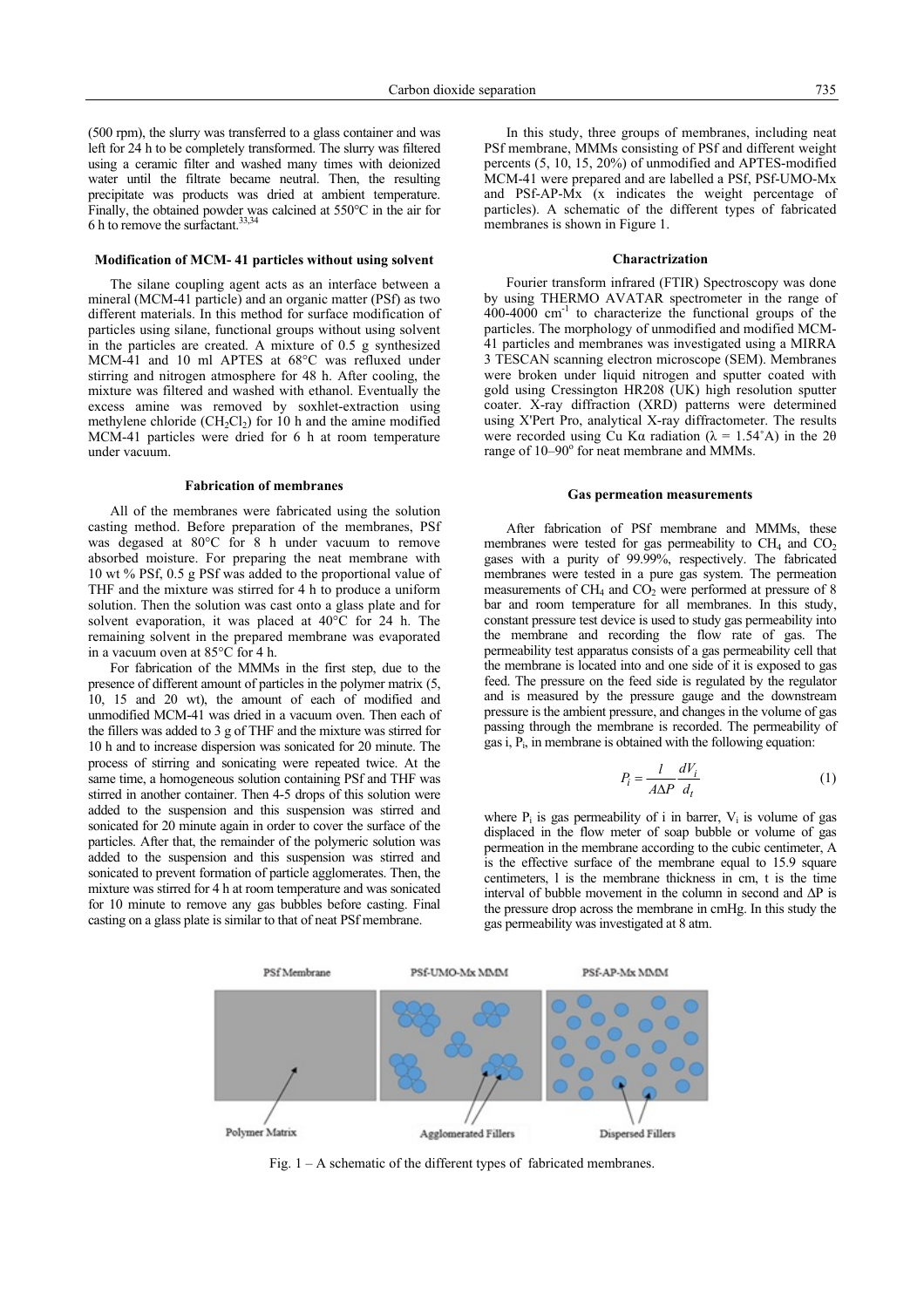The ideal selectivity of gases,  $\alpha i / j$ , for each membrane is obtained with the following Equation:

$$
\alpha_{j'_j} = \frac{P_i}{P_j} \tag{2}
$$

where  $\alpha_{i}$  is the ideal selectivity of gas i to j and P<sub>i</sub> and P<sub>i</sub> are the permeability of the gases i and j respectively.

## **RESULTS AND DISCUSSION**

## **Characterization results of silica MCM-41**

 The morphology of silica mesoporous particles was investigated by SEM analysis as shown in Figure 2. This Figure shows the micrographs of unmodified MCM-41 and APTES-modified MCM-41 particles, respectively, which are spherical shape and have a particle diameter between 200 and 650 nm. As can be seen, the MCM-41 particles have not undergone structural and morphological changes after modification, and their structure has been preserved.

The Fourier transform infrared (FTIR) spectrometer of unmodified and modified MCM-41 particles in the range of 4000-400  $\text{cm}^{-1}$  under ambient conditions is shown in Figure 3. For the unmodified MCM-41, the peaks observed in region  $3402 \text{ cm}^{-1}$  belong to the O-H stretching vibrations of the water molecules adsorbed on its surface as well as the hydroxyl silanol Si-OH groups. The peak observed in  $1626 \text{ cm}^{-1}$  also belongs to the vibrations of  $H_2O$  molecules trapped in the lattice. The main feature of MCM-41 is the presence of a silicate network. This characteristic is observed by the peaks of 460 cm<sup>-1</sup>, 950 cm<sup>-1</sup> and 1084 cm<sup>-1</sup>, which belong to the Si-O-Si, Si-OH and Si-O silicate groups, respectively. After the MCM-41 particles became functional without the use of solvent, a new peak appeared in the 2932 cm<sup>-1</sup> area. This peak belong to the vibrations of C-H group, which is caused by the substituent propyl group of APTES. The changes observed in the 1480 cm-1 region also indicate changes in amine bonds that occur after functionalization. Amination also changes the appearance of the peak in the 3402 cm<sup>-T</sup>. These results indicate that particles modification has been successfully performed by APTES.

# **Characterization results of Mixed Matrix Membranes**

 In this study, SEM analysis was used to evaluate the dispersion quality of MCM-41 particles in the PSf matrix. SEM micrographs of the cross section for PSf-UMO-M10 and PSf-AP-M10 MMMs are shown in Figure 4. Figure 4 (a1) and (a2) shows that unmodified MCM-41 particles have accumulated in the PSf matrix and that undesirable voids have formed between the mineral particles and the PSf matrix. The formation of these undesirable and non-selective voids is due to the weak bond between the polymer and the mineral fillers and also the formation of hydrogen bonds between the silanol groups of MCM-41 which leads to a decrease in the selectivity and mechanical properties of the MMM. While in the MMM with APTES-modified particles, it shows a more uniform dispersion compared to the unmodified particles and no definite void is seen between the polymer and the filler (Figure 4 (b1) and  $((b2))$ .



Fig. 2 – SEM image of (a) unmodified and (b) APTES modified MCM-41.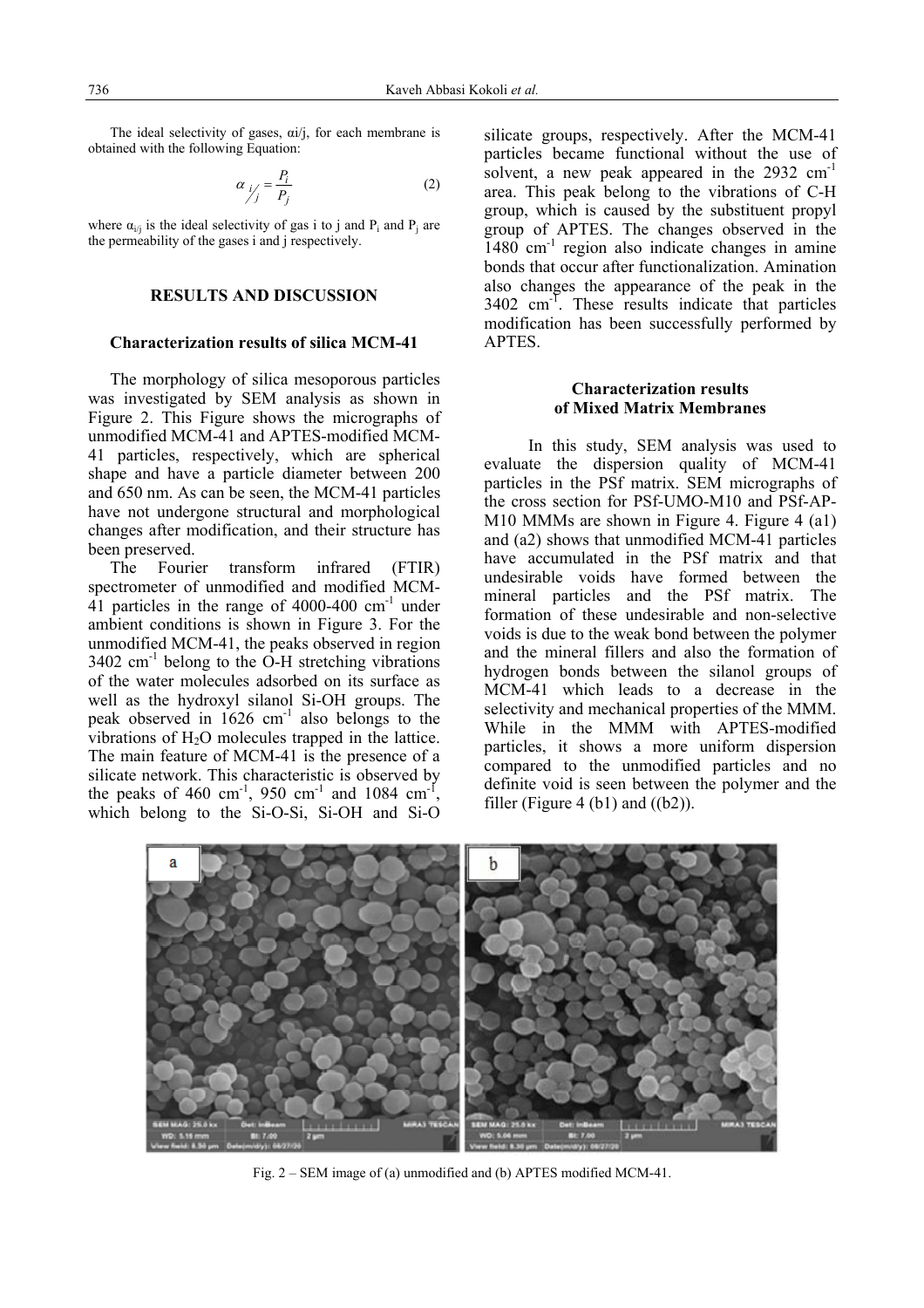

Fig. 3 – FTIR spectra for the (a) unmodified and (b) APTES modified MCM-41.



Fig. 4 – Cross-sectional SEM images for (a1) PSf-UMO-M10, (a2) details of (a1), (b1) PSf-AP-M10, (b2) details of (b1).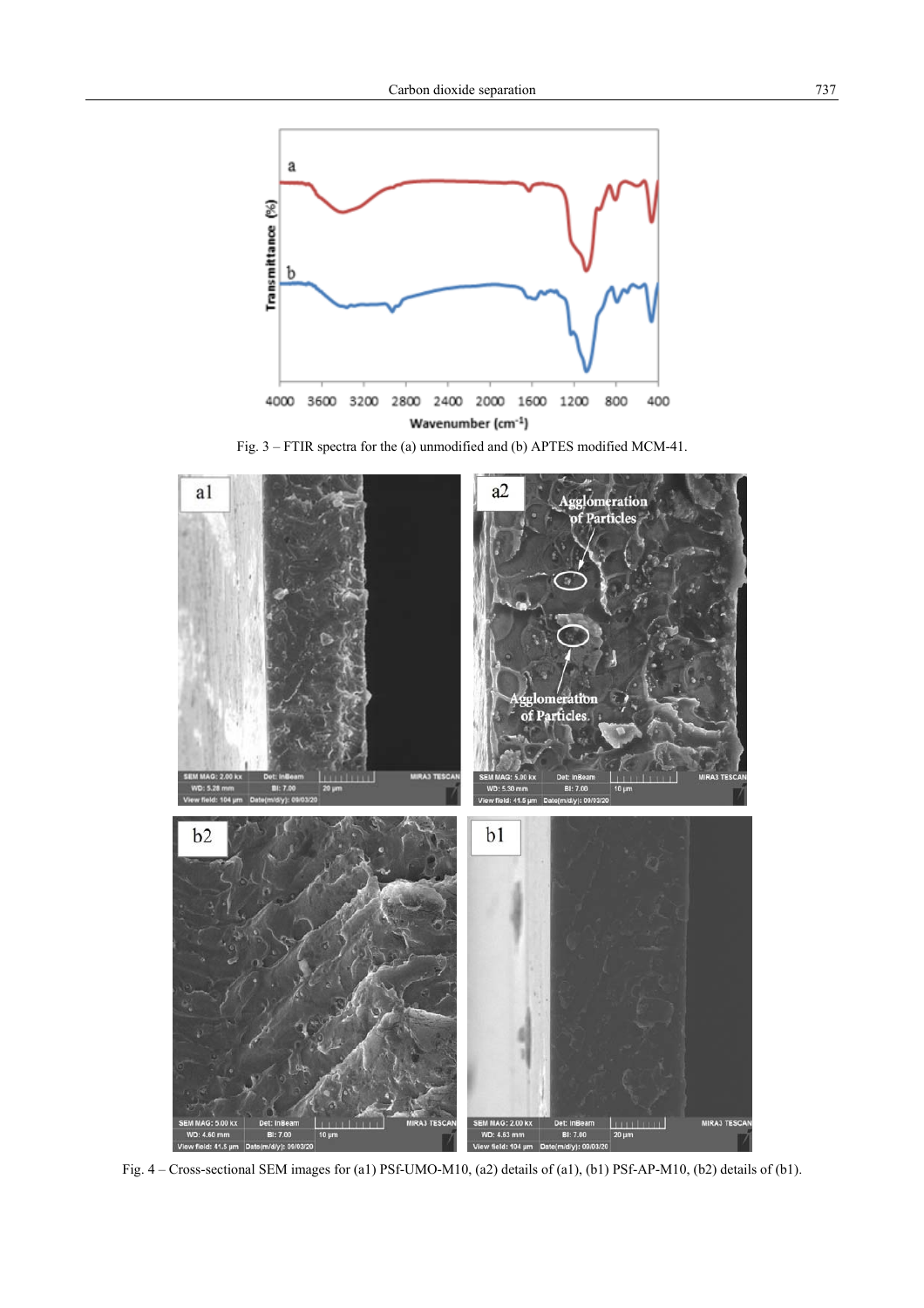

Fig. 5 – XRD patterns for (a) The neat PSf, (b) PSf-UMO-M10 and (c) PSf-AP-M10.

The X-ray diffraction (XRD) diagram for PSf membrane and PSf-UMO-M10 and PSf-AP-M10 MMMs is shown in Figure 5. The PSf membrane is amorphous and lacks a crystalline structure and shows a sharp peak around  $2\theta=18^\circ$ . The second wide peak is around 2θ=44°. As can be seen in the Figure 5, all diagrams of composite membranes show a similar diffraction pattern that originates from the amorphous structure of the polymer. Therefore, the addition of MCM-41 did not change the diffraction pattern of the neat PSf membrane, and the pattern characteristic and amorphous nature of the membrane structure were retained.

#### **Gas separatin results**

 $CO<sub>2</sub>$  and  $CH<sub>4</sub>$  permeability were measured in PSf membrane and PSf-modified and unmodified MCM-41 MMMs at room temperature and 8 bar pressure. The measured permeability for  $CO<sub>2</sub>$  and CH4 gases and the calculated ideal selectivity of  $CO<sub>2</sub>/CH<sub>4</sub>$  for different membranes prepared are given in Table 1. As can be seen in Table 1,  $CO<sub>2</sub>$ has a higher permeability than  $CH<sub>4</sub>$  in the polymer matrix, the main reason being the lower kinetic diameter of  $CO<sub>2</sub>$  than  $CH<sub>4</sub>$  (kinetic diameters of  $CO<sub>2</sub>$  and CH4 are 3.3 Å and 3.8 Å, respectively). Also, the condensability temperature of  $CO<sub>2</sub>$  is higher than  $CH<sub>4</sub>$ , and the interactions of  $CO<sub>2</sub>$  with the polymer chain are higher than CH<sub>4</sub>. Therefore,

 $CO<sub>2</sub>$  has more solubility and therefore more permeability than  $\text{CH}_4$ .<sup>35,36</sup>

 In this study, as can be seen in Table 1, Regardless of the particles type, adding MCM-41 into PSf matrix increases the gas permeability of the MMMs compared to the neat PSf, but the addition of unmodified particles led to a significant enhancement of permeabilities even compared to other MMMs with modified particles. In PSfunmodified MCM-41 MMM by adding 20 wt% of particle to PSf, the  $CO<sub>2</sub>$  permeability increased from 5.8 barrer for PSf membrane to 12.46 barrer, i.e.  $CO<sub>2</sub>$  permeability increased by 114.83%. Similarly, the addition of 20 wt% of particle to PSf increased the  $CH_4$  permeability from 0.3 barrer for PSf membrane to 0.65 barrer, indicating a 116.67% increase in CH4 permeability. The results show that in MMMs fabricated of PSf and unmodified MCM-41, selectivity was increased to a concentration of 10 wt% of MCM-41 and for higher concentrations of MCM-41 was reduced selectivity. It means that the ideal selectivity of  $CO_2/CH_4$  was increased from 19.33 for PSf membrane to 20.69 for PSf-UMO-M10 MMM and then the selectivity was reduced for PSf-UMO-M20 MMM and reached to 19.17.

 This decrease in selectivity is due to the weak interfacial tension of the particle-polymer as well as the agglomeration of particles in the polymer matrix. In the MMMs consisting of mineral particles dispersed in a polymer matrix, the bond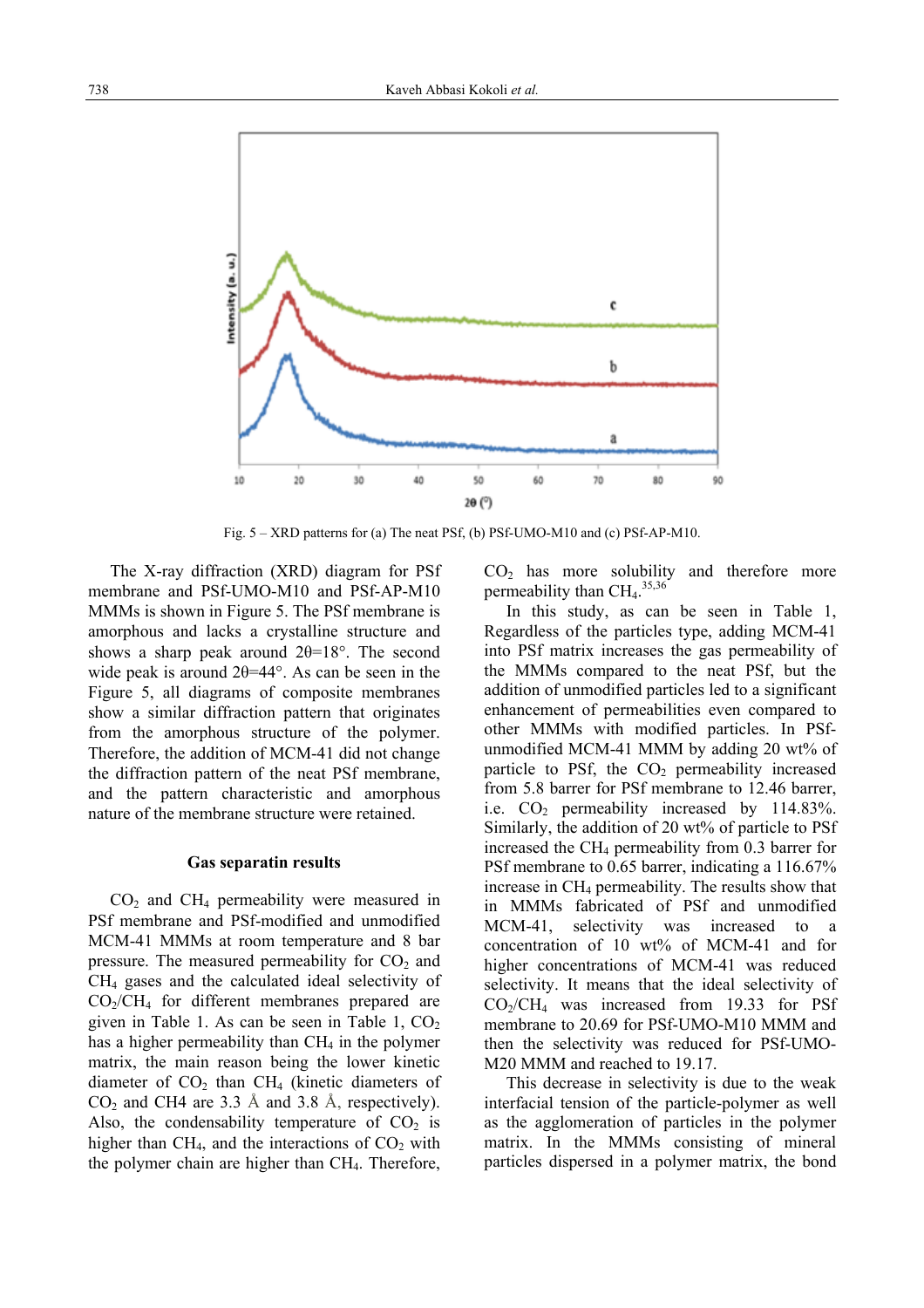between the two materials plays an important role in the performance of these membranes. Therefore, in order to increase the adsorption capacity of  $CO<sub>2</sub>$ by the membrane, the surface of silica MCM-41 particles was modified before being placed in the polymer matrix by APTES and its effect on the separation performance of PSf-MCM-41 MMM was investigated. For APTES-modified particles in the PSf matrix, the polar groups of the aminopropyl bond interact with the polar sulfone groups to form a new hydrogen bond. Therefore, the addition of modified MCM-41 particles to PSf causes the particles to be homogeneously dispersed in the polymer structure and produce a MMM without defects.

 As is observed from the separation results for PSfmodified MCM-41 MMMs, the permeability for  $CO<sub>2</sub>$ and CH4 was increased with adding the amount of particles loaded in PSf matrix (Table 1). However, the use of functionalized MCM-41 increased the selectivity due to the proper performance of APTES to reduce agglomeration of particles and increase the adhesion and compatibility of particles with PSf matrix. By comparing the permeability of PSfmodified MCM-41 MMMs with PSf membrane, as expected, an increase in permeability is observed. It is also observed that the selectivity of the MMMs with modified particles is significantly increased compared to other fabricated membranes, so that in the PSf-UMO-M20 MMM, selectivity of 19.17 was achieved, however for the PSf-AP-M20 MMM, the selectivity was obtained 24.2.

#### **CONCLUSIONS**

 In this study, silica MCM-41 particles were prepared by hydrothermal method and added to the PSf matrix to fabricate MMMs. Addition of unmodified and modified MCM-41 to the PSf matrix increased the permeability of all fabricated membranes compared to PSf membrane, but due to the presence or absence of silane coupling agent, selectivity showed a different trend. In MMMs with unmodified particles, the ideal selectivity did not change much due to the low quality of particle dispersion and the formation of non-selective voids. In order to prevent the agglomeration of MCM-41 particles in the polymer matrix, these particles were modified using APTES without solvent. The results of particles FTIR analysis showed that particles modification by silane was successfully performed. The morphology of the membranes was investigated by SEM analysis, which showed an increase in the dispersion of modified particles in PSf compared to unmodified particles. As a result, MMMs fabricated with modified MCM-41 particles, in addition to increasing permeability, caused a significant increase in the selectivity of  $CO<sub>2</sub>/CH<sub>4</sub>$ .

| ant<br>ï |
|----------|
|----------|

permeabilities (Barrer) and selectivities of CO2 and CH4 through the neat PSf, unmodified and modified MCM-41 MMMs at 8 bar and room temperature

| Membrane    | CO <sub>2</sub> | CH <sub>4</sub> | CO <sub>2</sub> /CH <sub>4</sub> |
|-------------|-----------------|-----------------|----------------------------------|
| <b>PSf</b>  | 5.80            | 0.30            | 19.33                            |
| PSf-UMO-M5  | 8.05            | 0.39            | 20.64                            |
| PSf-UMO-M10 | 9.93            | 0.48            | 20.69                            |
| PSf-UMO-M15 | 11.14           | 0.57            | 19.54                            |
| PSf-UMO-M20 | 12.46           | 0.65            | 19.17                            |
| PSf-AP-M5   | 7.68            | 0.39            | 19.69                            |
| PSf-AP-M10  | 9.49            | 0.43            | 22.07                            |
| PSf-AP-M20  | 10.92           | 0.47            | 23.23                            |
| PSf-AP-M20  | 12.10           | 0.50            | 24.20                            |